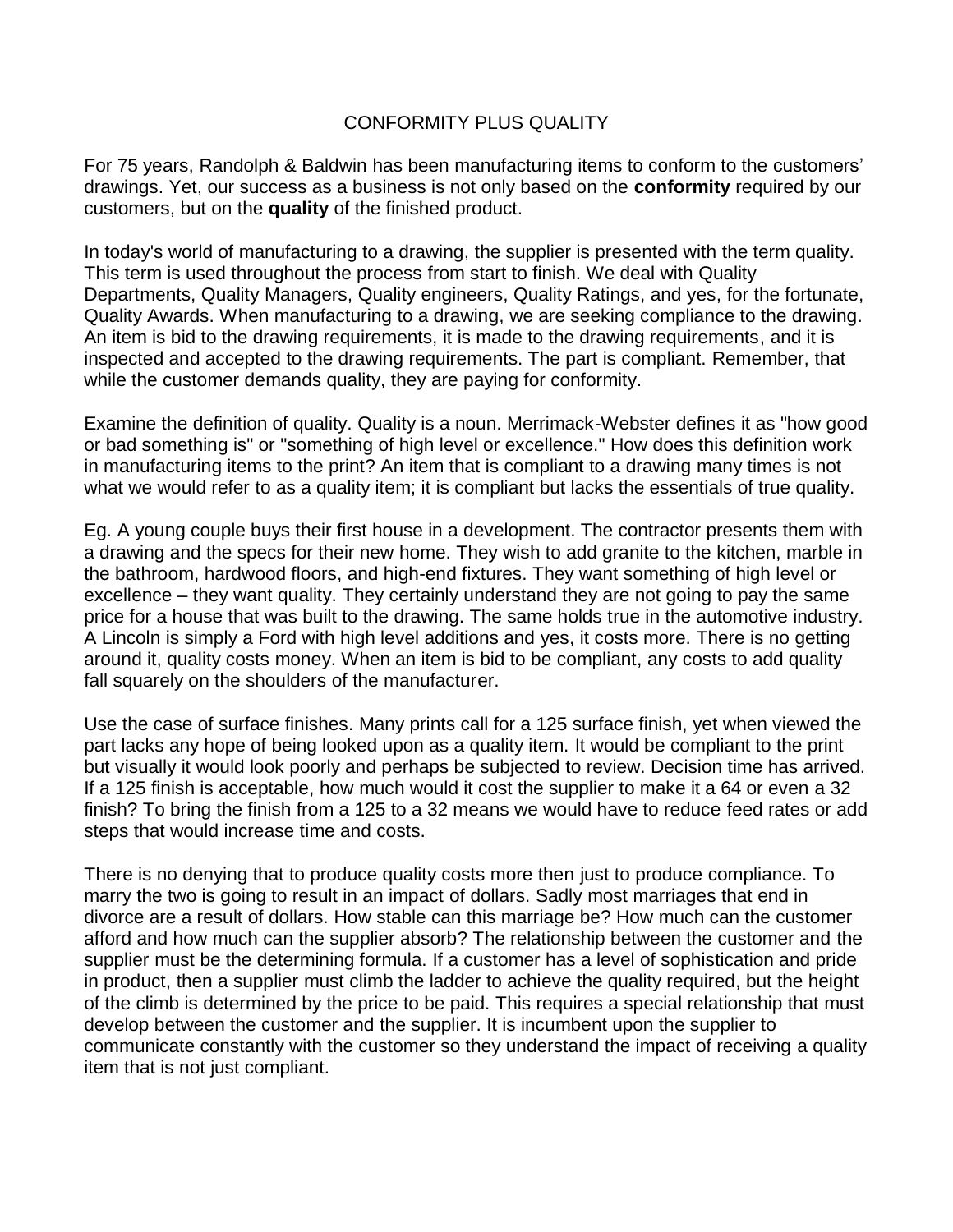## HOW A CUSTOMER CAN MITIGATE COSTS SO AS TO RECEIVE A COMPLIANT AND QUALITY PRODUCT

# **Review**

It is despicable to find out how many people responsible for an end item have ever actually seen the product. So many times people talk about an item without ever having seen the item. Wouldn't it be a wonderful world if those responsible took just a few minutes to look at the product? This does not take high echelon involvement. It can be a simple consumer review board. Two or three people review compliant products from various suppliers that have passed inspection and then choose the one they wish to buy. We do this every day as food consumers. Many times we opt to leave and buy at another supplier the same item that is fresher and better packaged. We want quality. How can we be buy a quality item without observation and review?

# **Commit**

If a customer commits to a supplier for a term of contract, 2 to 3 years, the supplier is given incentive to put more into the product development. This is why company-wide agreements are so effective in upgrading product, packaging, and overall reliability.

# **Support**

The customer must not only listen to what the supplier is saying, they must be willing to act on it. When a supplier finds ways to add quality, a customer must be willing to listen and make a determination. Far too often a supplier will simply be told to make it to the print, end of discussion. Yet, sometimes the simplest of suggestions can bring the item from a Ford to a Lincoln at little or no cost.

# HOW A SUPPLIER CAN BRING QUALITY INTO THE "BUILD TO PRINT" WORLD OF MANUFACTURING

#### **Treat every employee as an individual supplier**

This is to say that we must adhere to the principles of review, commit, and support.

#### **Eliminate shortcuts that maintain conformance but negate excellence**

Many times a part that is drilled on a CNC is manually countersunk while the next part is being drilled. This is a shortcut that can eliminate cycle time and tool changes. The result can be irregular countersunk depths that can, down the line, impact rivet installation. While the shortcut may well have saved time, and while the product might be compliant, one product can look and feel different than the next – thus becoming a quality issue.